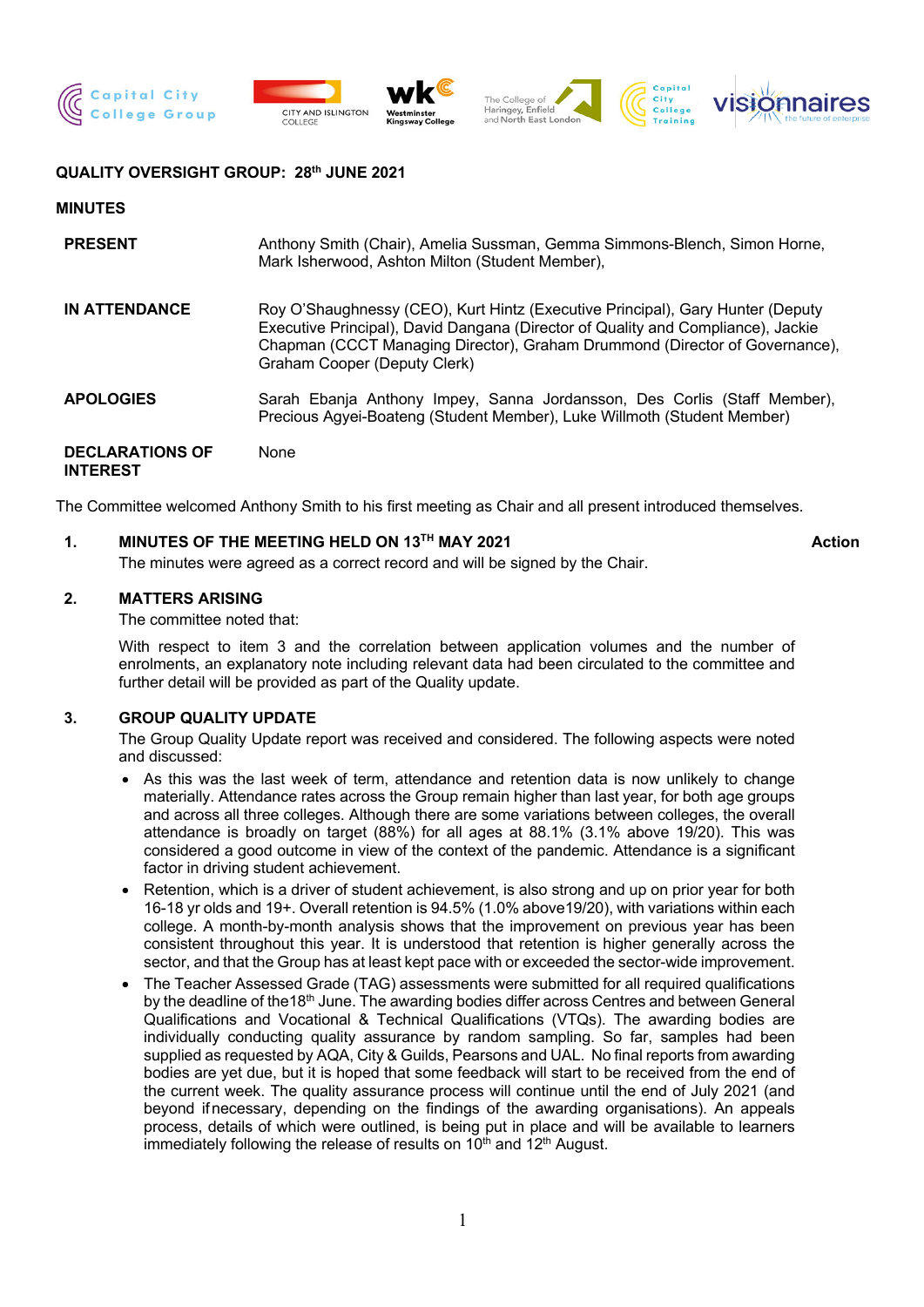- With respect to Teaching, Learning and Assessment (TLA), 1087 (96%) of the scheduled 1132 classroom observations of teaching staff have been completed through the formal lesson observation process. A grade profile of formal lesson observations was provided and 83% of the lessons observed were graded good or better. [This excludes WKC, which does not undertake graded observations]. 147 teachers out of 919 have not been observed due to sickness or absence for other reasons. The level of observations at CONEL is lower than other colleges due to the higher number of teachers teaching online only – although these have been subject to other forms of observations, to ensure that all teachers have been observed in classes. These include themed lesson observations, learning walks, health checks and professional practice visits.
- The Committee discussed the Group's policy aim to move away from graded observations to a non-graded approach that involves more frequent routine classroom visits that allow for better observations through a less limited approach than the current one-off scheduled visits.
- A breakdown of the 12.5% of the Group's teaching staff on performance management due to TLA concerns was provided. All of these teachers have an action plan and receive support from their line managers, who monitor the action plans based on the risks posed by each teacher. The action plans include development activities specific to the teacher and may require attendance at CPD training, peer support, coaching or observation of other teachers.
- The committee challenged the executive team, that in light of the move to ungraded observations, data will continue to be available and reported which enables the committee to monitor the percentage of Outstanding teachers. The Executive Principal assured members that this would be the case. Members agreed that this is important, given the Group's ambitions in relation to excellence in teaching. The Executive Principal explained that whilst observations will be ungraded, the additional frequency of classroom visits, which will not be pre-advised to teachers, will allow for a more robust assessment of the quality of teaching. The committee advised that it would find it useful to receive as part of future reporting, a more granular level of analysis of the relative strengths of different aspects of teaching practice. Additionally, the committee advised that it wishes to see data presented in a manner that enables it to see progress specifically in those areas of provision identified as requiring improvement in the last Ofsted inspection. The Executive Principal reminded the committee that the Heads of Teaching and Learning from across the Group attended a recent meeting of the committee and presented the detailed individual college teaching and learning reports. He also explained the process by which data is reported and analysed using ProObserve, which will enable the requested level of reporting to the committee on a routine ongoing basis.
- The committee asked whether there is any correlation between the two areas identified for improvement in TLA practice [Stretch and Challenge of Individuals and Differentiation] and predicted Value Added scores. The Executive Principal explained that, whilst there had been a significant improvement in Value Added in the past couple of years, it is very difficult to make an accurate assessment this year due to the TAG process. There is a recognition, however, of the need not only to strive towards ensuring that all students pass their exams, but to focus on stretch and challenge and value added in order that more able students achieve in line with their potential.
- The Committee asked about the extent to which the number of teachers on performance management includes teachers for reasons other than the outcome of observations – e.g. due to poor assessment practice. The Director of Quality and Compliance advised that the number had increased during the TAG process. The Executive Principal undertook to obtain further detail and to report back to the committee.
- KH
- The Committee also advised that it would be useful to see any analysis that is available of the link between learner outcomes and teacher underperformance. The Executive Principal advised that, whilst this analysis is possible and is used appropriately to hold teachers to account, it is easier in cases where there is one teacher per subject, and more difficult when there are multiple teachers teaching a single group of students.
- The final version of the new Teaching, Learning and Assessment Development Policy, of which the committee had seen an earlier draft, was provided for information. The final 'reworked' version reflected the outcome of negotiations with the trade unions. Subject to ratification by the GLT, it will be implemented from  $1^{st}$  August, although it remains subject to objections by the NEU and UCU as explained later. The Executive Principal explained that the new policy provided the Group with the important right for managers to visit classrooms at any time to observe teachers for quality assurance purposes. It also set out the expectations upon managers and Heads of Teaching and Learning with regard to frequency of visits. In addition, the Policy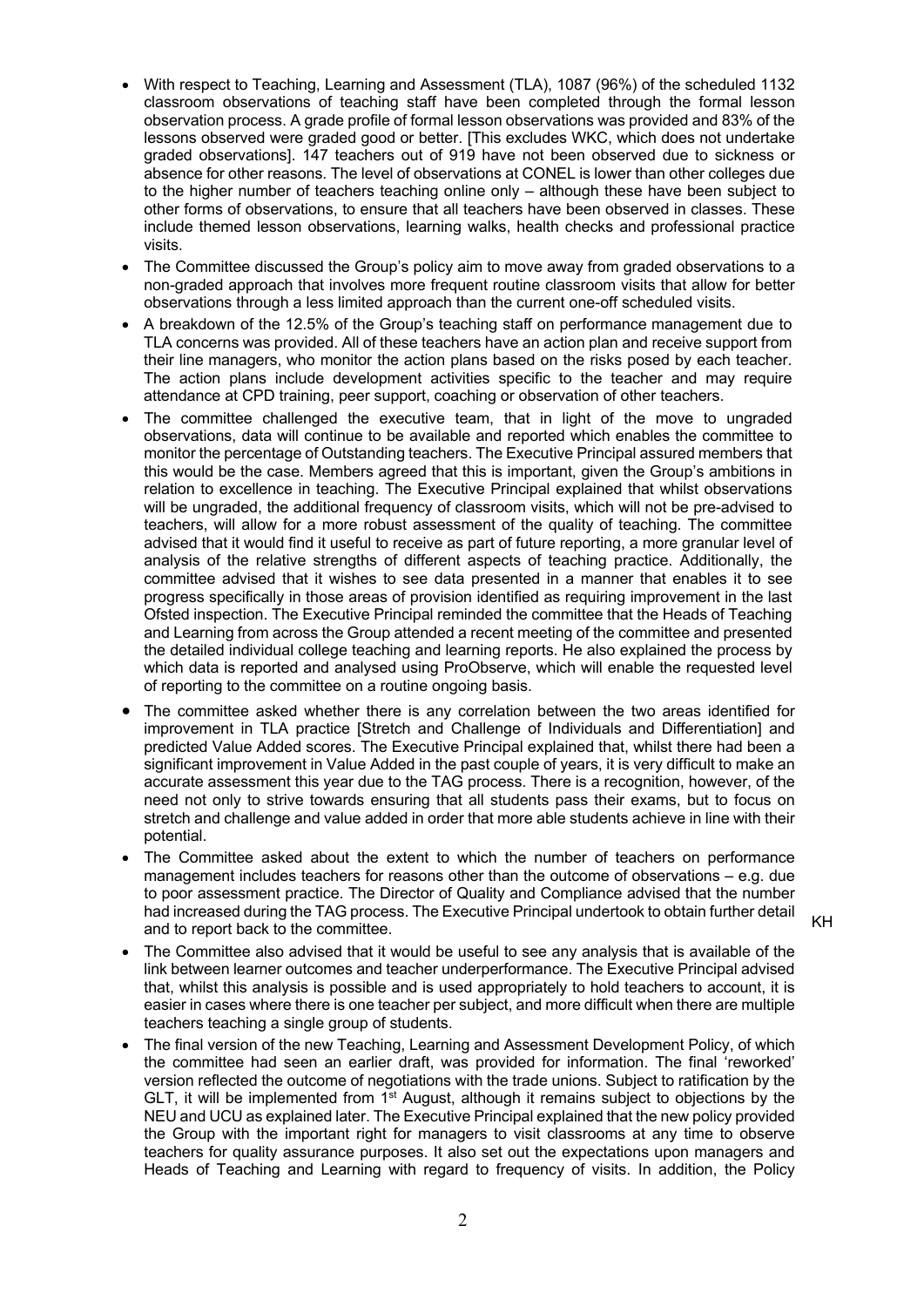included a section on quality improvement using the 'One Thing' improvement cycle model. This model, proposed by the trade unions, has been developed by Guernsey College, and had been presented to, and well received by, a number of other colleges. It is hoped that implementation of the model would gain the support of the Group's teaching staff. The Executive Principal provided further clarification with regard to how the model will work in practice - and the benefit to teaching staff of having the support of an advanced practitioner who is not their line manager.

- The Executive Principal explained further the position of NEU and UCU, both of which were opposed to implementation of the policy in view of the provisions relating to open access to classrooms, notwithstanding that this is now a common expectation across the sector. UCU were already in dispute with the Group on other matters including pay and were currently balloting members in relation to strike action in September, with the TLAD policy listed as one of the areas with which they are unhappy. NEU had not gone to ballot as yet, although this was to be expected.
- The Committee asked about the extent to which students and apprentices have been involved in the development of the policy and how it is to be shared with students so that they can understand the expectations of their teachers. The Executive Principal explained that there has been little involvement by students in the development of the policy, but that the policy will be talked through with students whilst it is rolled out.
- The June update of the QIP was also provided to the committee, with the curriculum scorecard appended. The committee asked about areas where improvement targets are not being achieved. Based on predicted grades, targets have been met or exceeded for Overall Achievement for all age groups. Current achievement rates that are below targets are still mainly above the current national benchmarks, except for Diploma L1(19+), Certificate L2 (16-18), Diploma L3 (16-18) and Apprenticeships (overall). The A Level achievement rate is above the target but below the national benchmarks.
- The committee advised that it considers that there is a great deal to celebrate in the predicted outcomes. It also commended the generally small achievement gaps between qualifications and between levels, but noted that this is significant in Functional Skills Level 1 where there is a 30% disparity between predicted achievement for 16-18 year-olds and the predicted achievement for adults. The Executive Principal explained that experience over the past few years had been that achievement is impacted by the fact that attendance by adult students (who are mainly mature adults), is a matter of personal choice, compared to 16-18 year-olds for whom attendance is compulsory.
- Due to lockdown, predicted achievement in maths Level 1 is expected to be lower than in previous years; there had only been two exam sittings during the year, rather than the normal three, with poor results at the first sitting. This would be a significant area of focus for next year. The committee also discussed the importance of progress data being split between GCSEs and Functional Skills in order to highlight where progress is taking place. It was further noted that consideration is to be given regarding the future use of Functional Skills, taking into account the impact of low levels of literacy skills.
- The CCCT Managing Director confirmed that she was confident of reaching a minimum of the 60% Achievement rate indicated for Apprentices.
- The Committee noted that it would expect detailed scrutiny and sign-off of the 2021/22 Quality Improvement Plan on behalf of the Group Board to fall within its remit and that this will be presented to the committee in the autumn term

### **4. APPRENTICESHIPS**

A report was presented by the CCCT Managing Director. The committee noted and discussed as follows:

- For 2020-21 there are 1,358 apprentices in scope [expected to have an end date this year]. At present, there are 538 of these still continuing and their outcomes will determine the overall achievement rate. Of these:
	- 64 (updated from the date that the report was written) are now Gold, having passed their End Point Assessment (EPA) or having been ACE certified, with the outcomes being processed.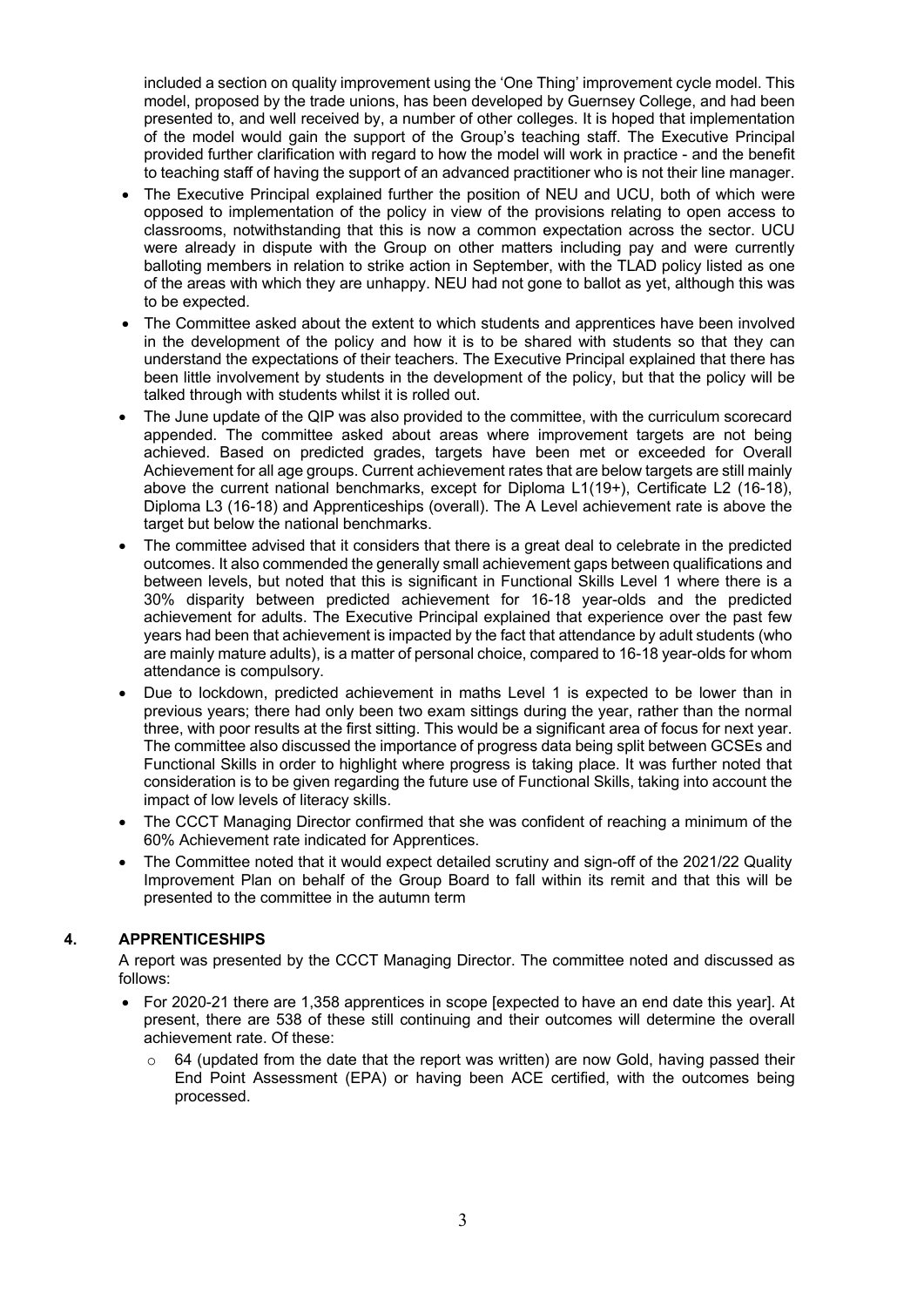- o Retention is currently good at 73%, but with a marked difference between Standards and Frameworks. Retention on Frameworks is 81.4% and retention on Standards is 70.3%, the difference being consistent with the differences in national averages of c. 10%. As three quarters of the Group's apprentices are on Standards, the Group's average retention is therefore likely to be below national average. Provided the Group achieves last years' national averages for both Standards and Frameworks, the Group's overall group achievement rate will be just above 60%. There is a high level of confidence therefore in achieving a minimum of 60% for overall achievement, and hopefully a higher figure.
- The committee discussed the matter of continuing learners, and the importance in due course of this years' self-assessment report articulating the strong support that has been provided to apprentices throughout the difficult period of being furloughed, and the difficulties with EPA organisations. The latter include, for example, hospital apprentices, where restrictions on access has prevented observations taking place. A survey to obtain further feedback from apprentices to augment and compare with the results of a survey undertaken in January will also be undertaken.
- The committee asked whether there has been any systematic feedback from employers and whether, in anticipation of the Ofsted inspection in the next academic year, external feedback and validation is being incorporated into planning for next year. The CCCT Managing Director advised that current feedback from employers was generally positive and will be supplemented by feedback from new sector forums that are being set up. The Executive Principal also highlighted that additional feedback will be gathered during the next Ofsted monitoring visit due to take place in the first term of next year. There will also be external validation as part of the SAR process.
- The Committee asked about the percentage of apprentices that fall within the 16-18 years age group, noting that quality data in relation to other learners is split according to age (16-18 and 19+). The CCCT Manging Director agreed to revert to the committee with this information and also to provide the split as part of ongoing reporting. The state of the split as part of ongoing reporting.

## **5. QUALITY OVERSIGHT GROUP DRAFT WORK PLAN 2021/22 – PLUS REVIEW OF TERMS OF REFERENCE**

The committee received and considered a draft work plan for the committee for 2021/22, noting the intention to hold six meetings and the key matters that will comprise the main substance of agendas for those meetings. The Chair stressed the importance of the committee ensuring that it covers all aspects of its Terms of Reference, and that it reminds itself of those terms of reference at the first meeting of each academic year - including matters such as student engagement and student surveys. Also, the committee shall review its effectiveness against the Terms of Reference at the end of each academic year. The Chair invited suggestions of any matters to be added to the workplan, to be provided now or by subsequent email to the Director of Governance. The following suggestions were made:

- Curriculum strategy: The committee agreed that there should be some governor oversight of curriculum development and planning on behalf of the Group Board and that as this was highly relevant to the main business of the committee, it would be appropriate for this committee to do so. The Executive Principal supported this view. It was agreed that this should be added to the work plan, and that the most appropriate timing, to fit with the Executive's management of this, would be to add this to the business for discussion at the November, February and April meetings of the committee.
- Quality Targets: The committee also asked about the timing for setting targets for quality related KPIs for 2021/22 and the Board approval process for these. The Executive Principal advised that this process would commence in August and it was agreed that the targets should come to this committee for review for recommendation to the Group Board. The committee also asked that reporting against KPIs includes leadership and management as well as quality of education.

The committee noted that the November meeting will be a full day dedicated to the Group and college SAR validations. A discussion on the agenda and how to get the most out of the day will be held at the October meeting

The Committee reviewed its terms of reference and agreed a number of minor amendments. The Chair highlighted one significant addition, being the requirement in relation to the Quality Report to each Group Board meeting to include the recommendations and outcomes of discussions by committee. It was also noted that increasingly it is hoped that the committee chairs will take the lead in presenting reports to the Group Board.

GD/ KH